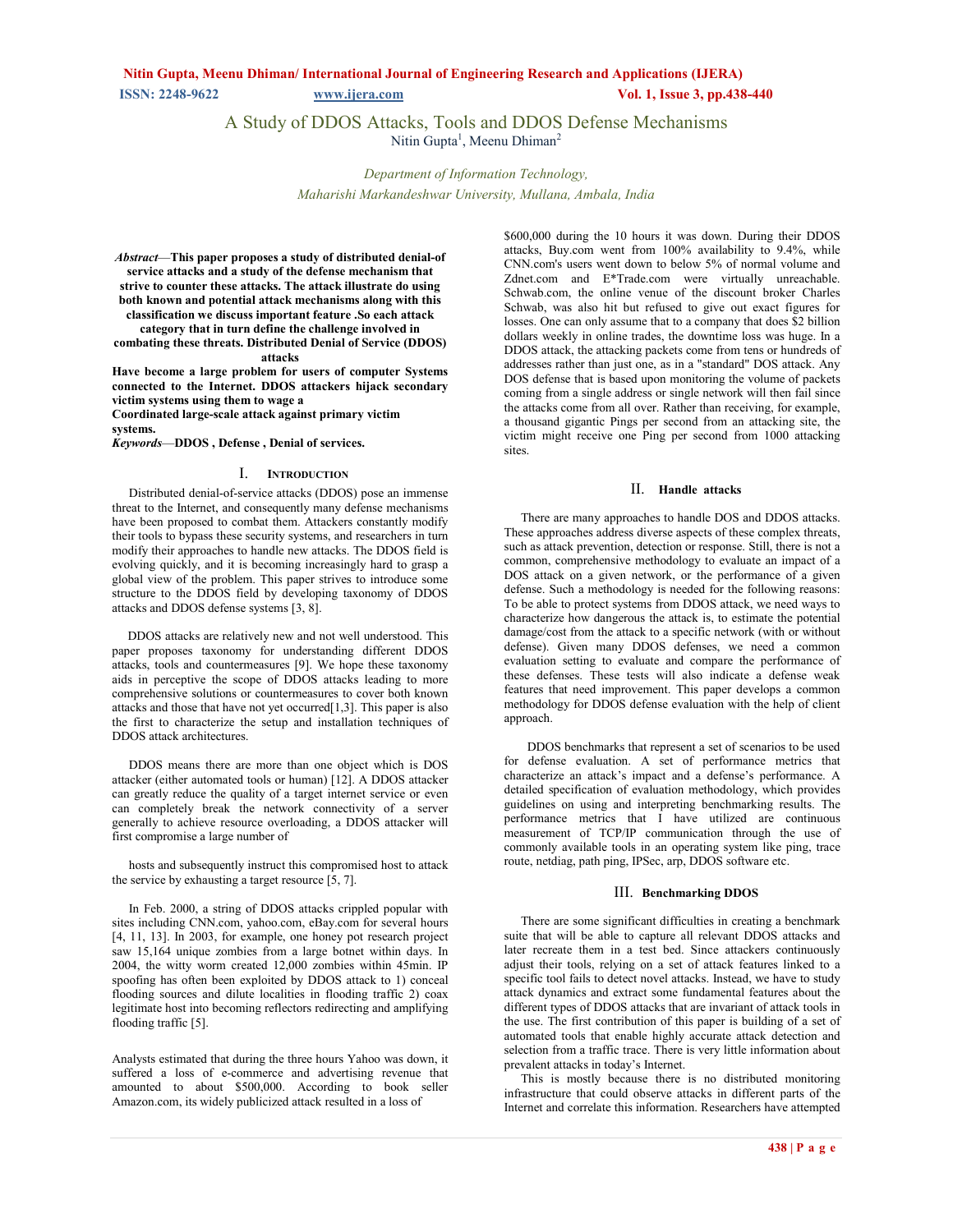### **Nitin Gupta, Meenu Dhiman/ International Journal of Engineering Research and Applications (IJERA)**

**ISSN: 2248-9622** www.ijera.com **Vol. 1, Issue 3, pp.438-440** 

to reduce Internet attack patterns from responses to spoofed traffic that reach a set of monitors that capture traffic sent to a dark address space (allocated to an organization but not used by a live host). This provides a valuable insight into attack patterns, but only for attacks that use spoofing. The second contribution of this thesis is that it provides means to deduce prevalent attack information by collecting attack samples from a vast number of publicly available traffic traces. We provide a preliminary step in this direction by applying our attack selection tools to several public traffic traces, and grouping selected attacks into meaningful clusters.

#### IV. **Purposed Work**

This paper describes the work on creating a collection of typical attacks, needed for "typical category" of the attack traffic component of DDOS benchmarks. This is accomplished by building a set of automatic tools that harvest this information from the public traffic traces – the DDOS toolkit. DDOS toolkits here indicate various tools that I have utilized in my practical study of DDOS. This paper will mainly focus on the methods to be protected from false attacks. The tools detect attacks in the trace, separate legitimate traffic going to the target from the attack traffic, and create attack samples that describe important attack features such as strength, type of the attack, number of sources etc.

I have utilized the Client–Server Approach in the Local LAN environment in which I have send lot of traffic to the server side than I have used the Connection analysis of these tools like IPSec and TCP/IP which are in built in an operating system and also with the help of other network analysis method. This tool provides a way to detect this unwanted traffic coming on the server. Simply the proper use of these network tools will help in getting a good idea and approach on how to get control of unwanted traffic from entering in a network. We have used a lot of connection analysis tools here below in a practical way to understand that how we can collect network information, statistics for DDOS. The tools we have utilized are ping, tracert, trace route, path ping, firewall, IP Security, Network Monitoring tools etc. We have utilized these tools and their output so that we can present the output of these tools for DDOS. We provide a preliminary step in this direction by applying our attack selection tools to several public traffic traces, and grouping selected attacks.

Attack selection process is performed in the following steps.

- (1) Traffic filtering It is defined as blocking unwanted traffic from entering into a network with a good network strategy.
- (2) Attack Reaction It is done using IPSec.
- (3) Attack Detection It provide a proper system monitoring, network performance with the help of monitoring tools to be graphical.

#### V. **Results**

IP Security is a main tool to defend against DDOS. IPSec can be used in the same way to defend a DNS server, HTTP Server, SMTP server and also we can make safe other services. In market there may be availability of various software which can be used for a better control of network attacks and can provide us more security. Ultimately in the end we have utilized the IP Security as the main tool to defend against DDOS. In this paper we mainly focus on the use of IPSec as the main tool for defense against DDOS.

 We have used the windows task manager to understand the network performance from the following task Manager output.





#### Fig 1.1 Network Performances

The same task manager has been used to understand about the processing status of a server to get a better idea of the server performance.<br>E Windows Task Manage  $\Box$   $\times$ 



Fig 1.2 Server Performances

The same task manager can be used to get more about the processes running on the server and hence it can be a useful tool in order to decide about the planning defenses against unwanted attacks on a server. The tools are available in most server and client operating systems so we can use these tools for the planning of a better defense against the threats.

We have also performed the network monitoring. For network monitoring some connection parameters are used.

Each connection records the information Source IP, Destination IP, Source port, Destination port. A table called Destination table is used to keep information about every destination IP address observed in the trace and is accessed using the destination IP as a key. Sequence number of the first byte of the last packet , Sequence number of the last byte of the Last packet ,Legitimate flag, One –way flag ,Number of packets sent , Number of packets received ,Number of retransmissions , Number of fragmented packets, Suspicious points ,Timestamp of the last activity ,Number of bytes sent, Source IP, Destination IP, Source port, Destination port, Packet Destination Table Record.

 In the support of the above matter we can use the following outputs taken in the local LAN. The following is the output of a normal ping command to mail.yahoo.com server on the internet. In this case of ping we are becoming the source and the yahoo server is the destination server. We can use a Network Monitor as more detailed network monitoring tool in support of our better analysis on DDOS, the output of ping can be used in testing connectivity as well as in making a server busy, the output of this command is shown below